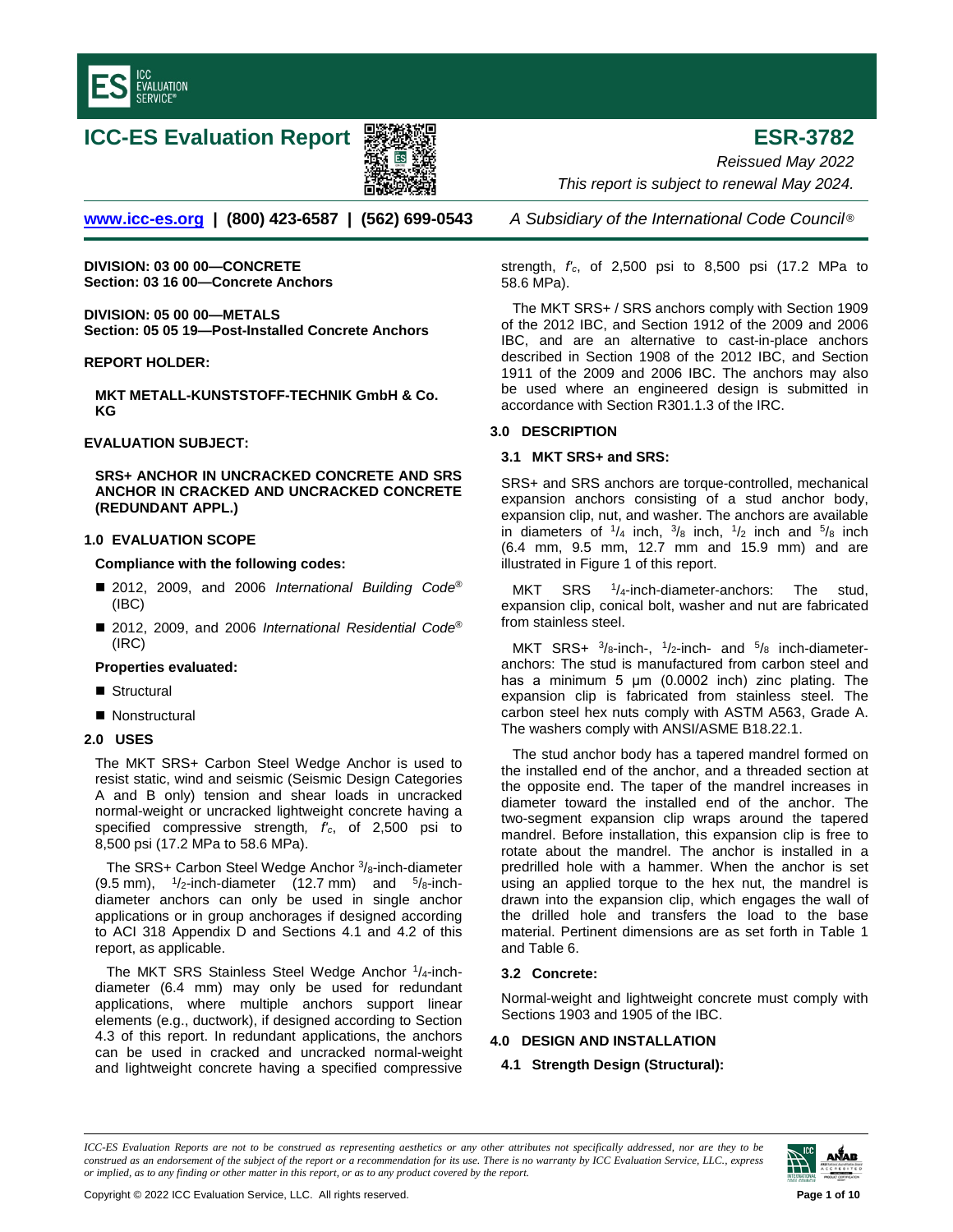**4.1.1 General:** Design strength of anchors complying with the 2012 IBC and 2012 IRC must be determined in accordance with ACI 318-11 Appendix D and this report.

Design strength of anchors complying with the 2009 IBC and 2009 IRC must be in accordance with ACI 318-08 Appendix D and this report.

Design strength of anchors complying with the 2006 IBC and 2006 IRC must be in accordance with ACI 318-05 Appendix D and this report.

The strength design of anchors must comply with the requirements in ACI 318 D.4.1. Strength reduction factors *Φ* as given in ACI 318-11 D.4.3 (ACI 318-08 and -05 D.4.4) must be used for load combinations calculated in accordance with Section 1605.2 of the IBC and Section 9.2 of ACI 318. Strength reduction factors *Φ* as given in ACI 318-11 D.4.4 (ACI 318-08 and -05 D.4.5) must be used for load combinations calculated in accordance with Appendix C of ACI 318. An example calculation in accordance with the 2012 IBC is provided in Figure 4. The value of *f'c* used in calculations must be limited to a maximum of 8,000 psi (55.2 MPa).

**4.1.2 Requirements for Static Steel Strength in Tension,** *Nsa***:** The nominal steel strengths of a single anchor in tension, *Nsa*, in accordance with ACI 318 D.5.1, are described in Table 3 of this report. Strength reduction factors, *Φsa*, corresponding to ductile steel elements as described in Table 3 of this report are appropriate.

**4.1.3 Requirements for Static Concrete Breakout Strength in Tension,** *Ncb* **or** *Ncbg***:** The nominal concrete breakout strengths of a single anchor or a group of anchors in tension, *Ncb* and *Ncbg*, respectively, must be calculated in accordance with ACI 318 D.5.2, with modifications as described in this section. The basic concrete breakout strength in tension, *Nb*, must be calculated in accordance with ACI 318 D.5.2.2 using the values of *hef* and *kuncr* as given in Table 3 in lieu of *hef* and *kc*, respectively, using a ψ*cN=1.0*.

**4.1.4 Requirements for Static Pullout Strength in Tension,** *Npn***:** The nominal pullout strength*, Npn,uncr*, of a single anchor in tension, where applicable, is given in Table 3. The nominal pullout strength in tension can be adjusted by calculations according to Eq-1:

$$
N_{pn,fc} = N_{pn,unc} \left(\frac{f'_c}{2,500}\right)^{0.5} (lb, psi)
$$
 (Eq-1)  

$$
N_{pn,fc} = N_{pn,unc} \left(\frac{f'_c}{17.2}\right)^{0.5} (N, MPa)
$$

where  $f_c$  is the specified concrete compressive strength.

Where values for *Npn,uncr* are not provided in Table 3 of this report, the pullout strength in tension does not need to be considered.

**4.1.5 Requirements for Static Steel Shear Capacity,**  *Vsa***:** The nominal steel strengths in shear, *Vsa*, of a single anchor in accordance with ACI 318 D.6.1.2, are given in Table 4 of this report and must be used in lieu of the values derived by calculation from ACI 318-11 Eq. D-29 (ACI 318-08 and -05, Eq. D20). Strength reduction factors, *Φsa*, corresponding to ductile steel elements as described in Table 4 are appropriate.

**4.1.6 Requirements for Static Concrete Breakout Strength of Anchor in Shear,**  $V_{cb}$  **or**  $V_{cbg}$ **: The nominal** concrete breakout strengths of a single anchor or a group of anchors in shear, *Vcb* and *Vcbg*, respectively, must be calculated in accordance with ACI 318 D.6.2, with

**4.1.7 Requirements for Static Concrete Pryout Strength of Anchor in Shear,** *Vcp* **or** *Vcpg***:** Static nominal concrete pryout strengths of a single anchor or a group of anchors, *Vcp* and *Vcpg*, respectively, must be calculated in accordance with ACI 318 Section D.6.3, modified by using the value of *kcp* provided in Table 4 of this report and the value of *Ncb* or *Ncbg* as calculated in accordance with Section 4.1.3 of this report.

**4.1.8 Requirements for Interaction of Tensile and Shear forces:** Anchors or groups of anchors that are subject to the effects of combined tensile and shear forces must be designed in accordance with ACI 318 D.7.

**4.1.9 Requirements for Critical Edge Distance,** *cac***:** In applications where *c < cac* and supplemental reinforcement to control splitting of the concrete is not present, the concrete breakout strength in tension for uncracked concrete, calculated according to ACI 318 D.5.2, must be further multiplied by the factor  $\psi_{cp,N}$  given by the following equation:

$$
(Eq-2)
$$

where the factor <sup>ψ</sup>*cp,N* need not be taken as less than 1.5*hef /cac.*

For all other cases,  $\psi_{cp,N}=1.0$ . In lieu of ACI 318 D.8.6, values of *cac* provided in Table 3 of this report must be used.

**4.1.10 Requirements for Minimum Member Thickness, Minimum Anchor Spacing, and Minimum Edge Distance:** In lieu of ACI 318 D.8.1 and D.8.3, values of s*min* and c*min* as given in Table 1 of this report must be used. In lieu of ACI 318 D.8.5, minimum member thicknesses, *hmin*, as given in Table 1 of this report must be used.

**4.1.11 Lightweight Concrete:** For the use of anchors in lightweight concrete, the modification factor  $\lambda_a$  equal to

0.8λ is applied to all values of  $\sqrt{f'_c}$  affecting *N<sub>n</sub>* and *V<sub>n</sub>*.

For ACI 318-11 (2012 IBC) and ACI 318-08 (2009 IBC), λ shall be determined in accordance with the corresponding version of ACI 318.

For ACI 318-05 (2006 IBC), λ shall be taken as 0.75 for all lightweight concrete and 0.85 for sand-lightweight concrete. Linear interpolation shall be permitted if partial sand replacement is used. In addition, the pullout strengths *Np,uncr* shall be multiplied by the modification factor, *λa*, as applicable.

#### **4.2 Allowable Stress Design (ASD, Structural):**

**4.2.1 General**: Design resistances for use with allowable stress design load combinations calculated in accordance with Section 1605.3 of the IBC must be established using the following relationships:

$$
T_{\text{allowable, ASD}} = \Phi N_n / \alpha \tag{Eq-3}
$$

and

 $\psi_{cp,N} = \frac{c}{c_{ac}}$ 

$$
V_{\text{allowable, ASD}} = \Phi V_n / \alpha \tag{Eq-4}
$$

where:

*Tallowable, ASD*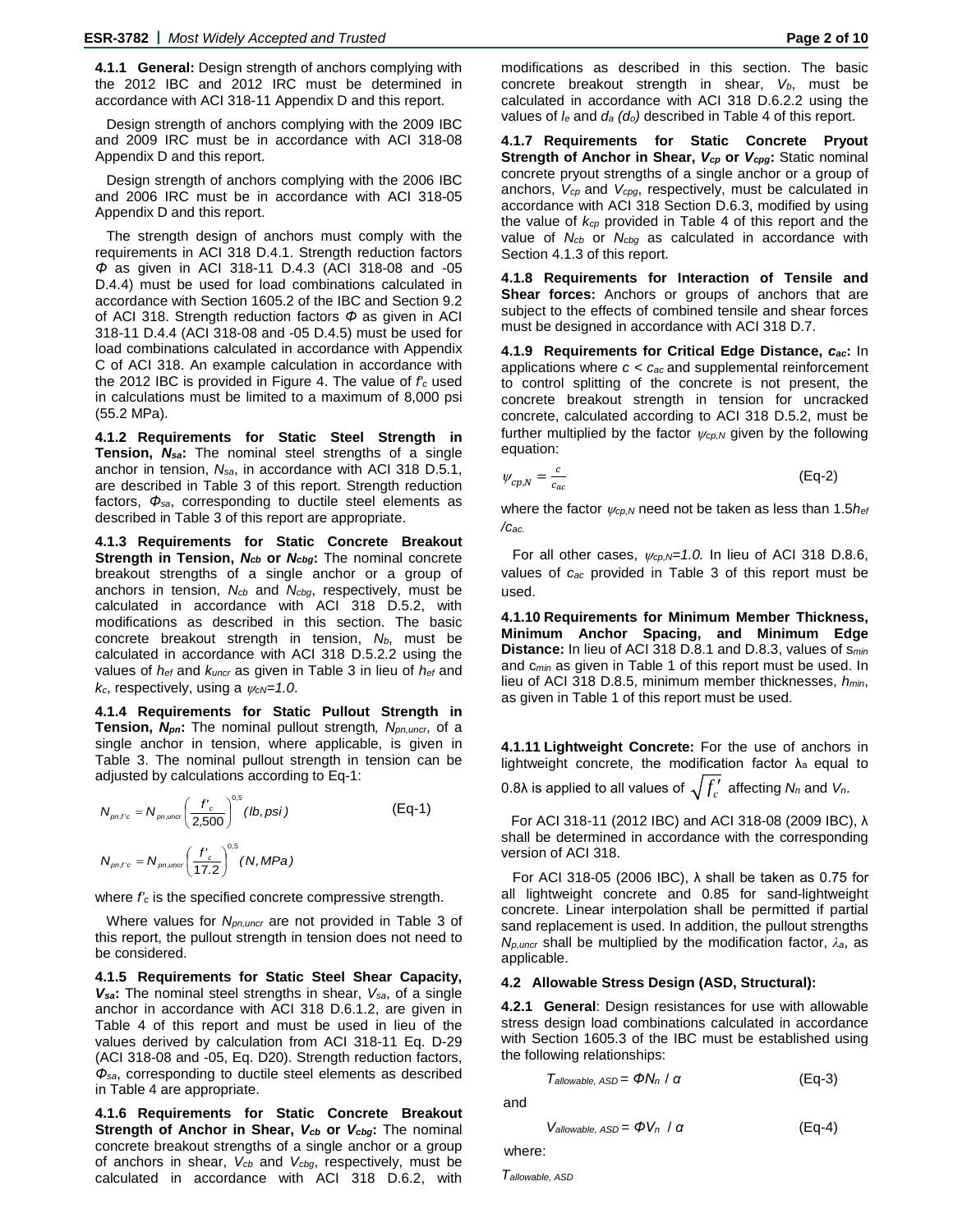- *ΦN<sup>n</sup> =* Lowest design strength of an anchor or anchor group in tension as determined in accordance with ACI 318 D.4.1, and Section 4.1 of this report and 2009 IBC Section 1908.1.9 or 2006 IBC Section 1908.1.16, as applicable (lbf or kN).
- *ΦV<sup>n</sup>* = Lowest design strength of an anchor or anchor group in shear as determined in accordance with ACI 318 D.4.1, and Section 4.1 of this report and 2009 IBC Section 1908.1.9 or 2006 IBC Section 1908.1.16, as applicable (lbf or kN).
- *α* = Conversion factor calculated as a weighted average of the load factors for the controlling load combination. In addition,  $\alpha$  must include all applicable factors to account for nonductile failure modes and required overstrength.

The requirements for member thickness, edge distance and spacing, described in this report, must apply.

Table 5 illustrates calculated example ASD values for each anchor diameter and embedment.

**4.2.2 Interaction of Tensile and Shear Forces:** Interaction of tensile and shear loads must be calculated as follows:

If  $T_{\text{applied}} \leq 0.2 T_{\text{allowable,ASD}}$ , then the full allowable strength in shear, *Vallowable,ASD*, must be permitted.

If *Vapplied* ≤ 0.2*Vallowable,ASD*, then the full allowable strength in tension, *Tallowable,ASD*, must be permitted.

For all other cases:

$$
\frac{T_{applied}}{T_{allowable,ASD}} + \frac{V_{applied}}{V_{allowable,ASD}} \le 1.2
$$
 (Eq-5)

#### **4.3 Redundant fastening Design (Nonstructural)**

**4.3.1 General:** For an anchoring system designed with redundancy, the load maintained by an anchor that experiences failure or excessive deflection must be transmitted to neighboring anchors without significant consequences to the item being attached or remaining resistance of the anchoring system. In addition to the requirements for anchors, the item being attached must be able to resist the forces acting on it assuming one of the fixing points is not carrying load. It is assumed that by adhering to and specifying the limits shown for  $n_1$ ,  $n_2$  and *n3* illustrated in Figures 5 and 6 of this report, redundancy is satisfied, where  $n_1$  is the total number of anchorage points supporting the linear element, *n2* is the number of anchors per anchorage point and  $n_3$  is the factored design load, *Nua* or *Vua*, or a combination of both on an anchorage point based on the critical load combination from IBC Section 1605.2 or ACI 318 Section 9.2.

For redundant fastening, the MKT SRS  $1/4$  inch is used to resist tension and shear loads, or any combination thereof, in accordance with Section 2.0 of this report and with the following limitations:

- Applications must be limited to the support of nonstructural elements.
- Single anchor point applications are prohibited.
- Anchor design must be limited to structures assigned to IBC Seismic Design category A or B only.
- The specified concrete compressive strength *f′<sup>c</sup>* used for calculation purpose must be equal 2,500 psi (17.2 MPa).

Vallowable,ASD **blue shares are solutions of the strength Design:** For redundant applications and existing the strength of the strength Design: For redundant applications and existing the strength of the strength of the st anchors in concrete loaded in tension and shear, the following equations must be satisfied:

$$
\phi_{ra}F_{ra} \ge N_{ua} \tag{Eq-6}
$$

$$
\phi_{ra}F_{ra} \ge V_{ua} \tag{Eq-7}
$$

where:

- *Fra* = the characteristic strength (resistance) for the anchors in Table 6 of this report (lb or kN)
- *Nua* = factored tensile force applied at each anchorage point (lb or kN)
- $V_{ua}$  = factored shear force applied at each anchorage point (lbf or kN)

Corresponding strength reduction factors for redundant applications, *Φra*, are given in Table 6. *Fra* is independent of load direction and applicable for cracked and uncracked concrete. For combined tension and shear loading of redundant applications, the following equation must be satisfied:

$$
\phi_{ra}F_{ra} \ge \sqrt{(N_{ua})^2 + (V_{ua})^2} \tag{Eq-8}
$$

For redundant applications of anchors installed in lightweight concrete, the design strength *ΦraFra* in Eq-6, Eq-7 and Eq-8 must be further multiplied by the modification factor, *λa*, as applicable. See Section 4.1.11 of this report.

**4.3.3 Allowable Stress Design (ASD):** Design values for redundant applications of anchors for use with Allowable Stress Design must be calculated in accordance with Section 4.3.2 of this report and Eq-9:

$$
R_{allowable,ASD} = \frac{\phi_{ra}F_{ra}}{\alpha} \tag{Eq-9}
$$

where *Rallowable,ASD* is the allowable load (lbf or kN) for redundant applications and where  $\alpha$  is the conversion factor calculated as a weighted average of the load factors for the controlling load combination. The conversion factor,  $\alpha$ , is equal to 1.4 assuming dead load only.

**4.3.4 Requirements for Minimum Member Thickness, Critical Edge Distance, Minimum Anchor Spacing and Minimum Edge Distance:** The values of *cmin*, *cac*, smin and h<sub>min</sub> must comply with Table 6 of this report.

#### **4.4 Installation:**

Installation parameters are provided in Table 1, Table 6 and in Figure 2. The manufacturer's printed installation instructions (MPII) are reproduced in Figure 3. Anchor locations must comply with this report and the plans and specifications approved by the code official. MKT SRS+ / SRS anchors must be installed in accordance with the manufacturer's published installation instructions. Holes must be predrilled in concrete with a compressive strength from 2,500 to 8,500 psi (17.2 to 58.6 MPa), using carbide-tipped masonry drill bits manufactured within the range of the maximum and minimum drill tip dimensions of ANSI B212.15-1994. The nominal diameter of the carbide-tipped drill bit must equal the anchor diameter. Holes must be created by drilling to the required minimum hole depth, *hhole*, as described in Table 1 and Table 6 of this report. Prior to installation, dust and debris must be removed from the drilled hole to enable installation to the required embedment depth. The nut and washer must be assembled on the end of the anchor, leaving the nut slightly below the end of the anchor. The anchors are then driven through the fixture to the required embedment depth in concrete. The nut and washer must be tightened against the base material or item to be fastened until the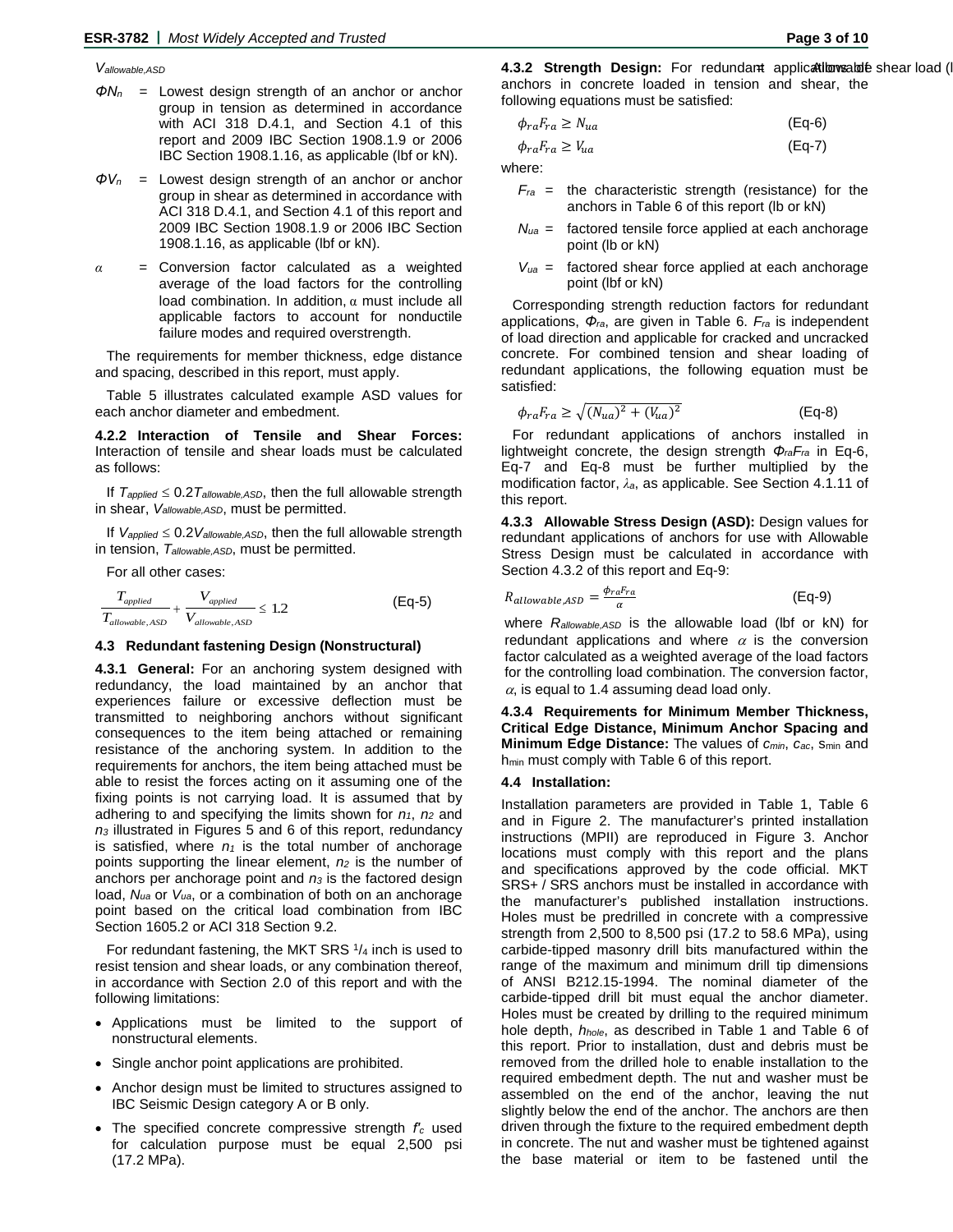appropriate installation torque value, *Tinst*, as specified in Table 1 and Table 6 of this report is achieved.

#### **4.5 Special Inspection:**

Periodic special inspection is required in accordance with Section 1705.1.1 and Table 1705.3 of the 2012 IBC, Section 1704.15 and Table 1704.4 of the 2009 IBC or Section 1704.13 of the 2006 IBC. The special inspector must make periodic inspections during anchor installation to verify anchor type, anchor dimensions, concrete type, concrete compressive strength, hole dimensions, drill bit size, hole cleanliness, edge distance, anchor spacing, concrete thickness, embedment depth, tightening torque, and adherence to the MPII.

The special inspector must be present as often as required in accordance with the "statement of special inspection".

#### **5.0 CONDITIONS OF USE**

The MKT SRS+ / SRS Wedge Anchors described in this report comply with, or are suitable alternatives to what is specified in, those codes listed in Section 1.0 of this report, subject to the following conditions:

- **5.1** Anchor sizes, dimensions, and other installation parameters are as set forth in this report.
- **5.2** The anchors must be installed in accordance with Figure 3 and this report. In case of conflicts, this report governs**.**
- **5.3** The MKT SRS 1/4-inch-diameter (6.4 mm) anchors may only be installed in cracked or uncracked, normal-weight or lightweight concrete having a specified compressive strength, *f'c*, of 2,500 psi to 8,500 psi (17.2 MPa to 58.6 MPa). The MKT  $SRS+$  <sup>3</sup>/8-inch-diameter (9.5 mm), <sup>1</sup>/<sup>2</sup>-inch-diameter (12.7 mm) and 5/8-inch-diameter (15.9 mm) anchors may be installed in uncracked, normal-weight or lightweight concrete having a specified compressive strength, *f'c*, of 2,500 psi to 8,500 psi (17.2 MPa to 58.6 MPa).
- **5.4** The values of *f'c* used for calculation purposes must not exceed 8,000 psi (55.2 MPa); for redundant fastenings (nonstructural) the values of *f'c* used for calculation purpose must equal 2,500 psi (17.2 MPa).
- **5.5** Strength design values must be established in accordance with Section 4.1 of this report.
- **5.6** Allowable stress design values must be established in accordance with Section 4.2 of this report.
- **5.7** Redundant fastening design values must be established in accordance with Section 4.3 of this report.
- **5.8** Anchor spacing, edge distance, and minimum member thickness must comply with Table 1 of this report.
- **5.9** Prior to installation, calculations and details justifying that the applied loads demonstrate compliance with this report must be submitted to the code official for approval. The calculations and details must be prepared by a registered design professional where required by the statutes of the jurisdiction in which the project is to be constructed.
- **5.10** Since ICC-ES acceptance criteria for evaluating data to determine the performance of expansion anchors subjected to fatigue or shock loading is unavailable at

this time, the use of these anchors under such conditions is beyond the scope of this report.

- **5.11** The MKT SRS <sup>1</sup>/<sub>4</sub>-inch-diameter anchors may be installed in regions of concrete where cracking has occurred or where analysis indicates cracking may occur  $(f_t > f_t)$ , subject to the conditions of this report.
- **5.12** Use of SRS+ anchors in structures assigned to Seismic Design Category C, D, E or F is beyond the scope of this report. Anchors may be used to resist short-term loading due to wind or seismic forces (Seismic Design Category A and B), subject to the conditions of this report**.**
- **5.13** Where not otherwise prohibited in the code, SRS+ anchors are permitted for use with fire-resistancerated construction provided that at least one of the following conditions is fulfilled:
	- Anchors are used to resist wind or seismic forces only.
	- Anchors that support a fire-resistance-rated envelope or a fire-resistance-rated membrane are protected by approved fire-resistance-rated materials, or have been evaluated for resistance to fire exposure in accordance with recognized standards.
	- Anchors are used to support nonstructural elements.
- **5.14** For redundant applications, the ability of the fixed element to transfer loads to adjacent anchors must be justified to the satisfaction of the code official by the design professional.
- **5.15** Use of the zinc-coated carbon steel anchor (MKT SRS+) is limited to dry, interior locations. Use of the stainless steel anchor (MKT SRS) is permitted for exterior exposure or damp environments.
- **5.16** Special inspections are provided in accordance with Section 4.5 of this report.
- **5.17** Anchors are manufactured in Lonoke, Arkansas, under an approved quality-control program with inspections by ICC-ES.

#### **6.0 EVIDENCE SUBMITTED**

Data in accordance with the ICC-ES Acceptance Criteria for Mechanical Anchors in Concrete Elements (AC193), dated October 2015, which incorporates requirements in ACI 355.2-07; and quality-control documentation.

#### **7.0 IDENTIFICATION**

Anchors are identified by packaging labeled with the anchor name and size, the manufacturer's name (MKT) and contact information, the evaluation report number (ICC-ES ESR-3782). A length identification code is stamped on the threaded end of the anchor as indicated in Table 2 and the identifying mark of the manufacturing plant  $(\diamondsuit)$  is stamped on the expansion sleeve.

**7.1** The following report holder's contact information is the following:

**MKT METALL-KUNSTSTOFF-TECHNIK GmbH & Co. KG AUF DEM IMMEL 2 67685 WEILERBACH GERMANY +49 6374 9116-0 [info@mkt.de](mailto:info@mkt.de)**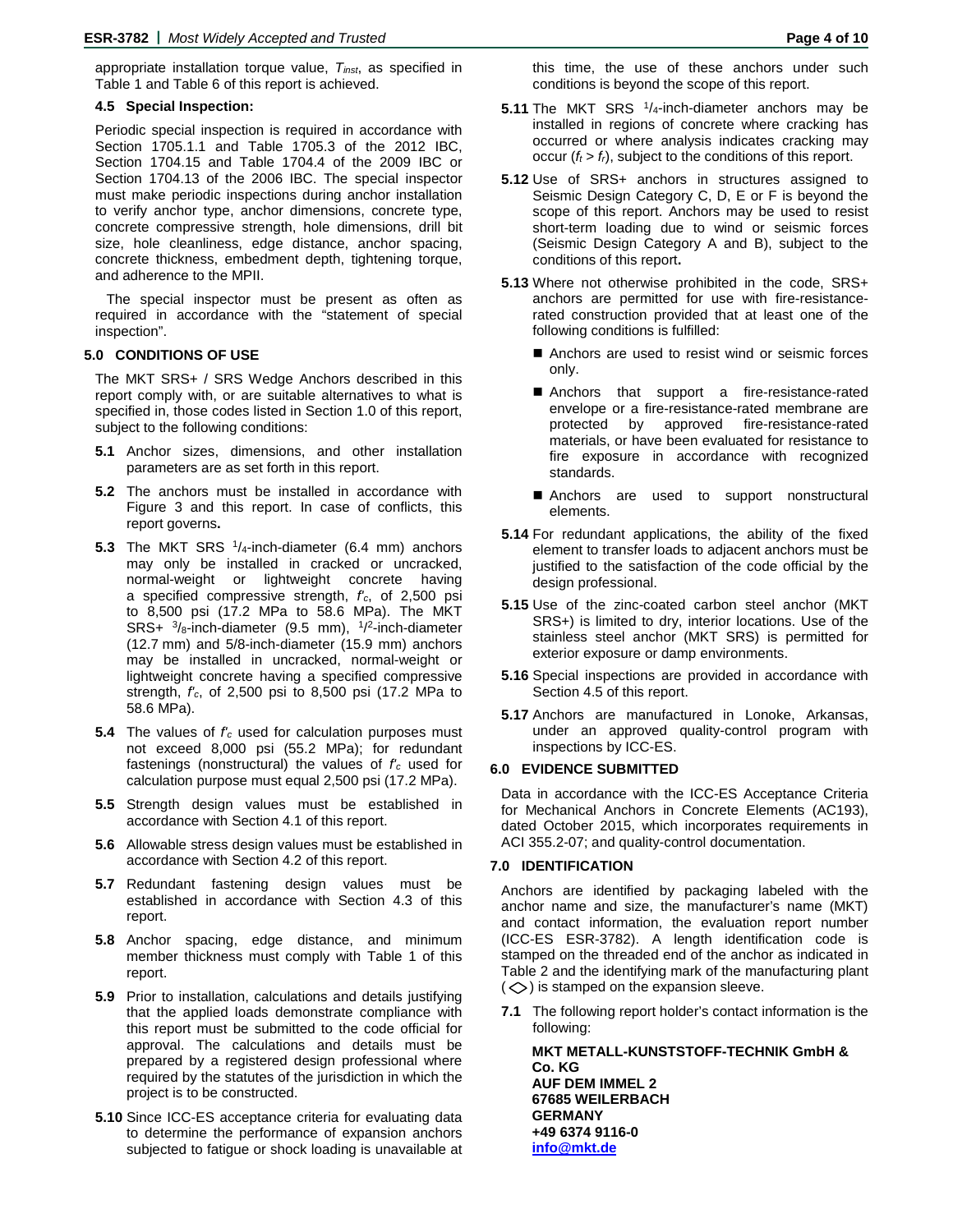| <b>SETTING INFORMATION</b>                              | <b>SYMBOL</b>    | <b>UNITS</b>            | <b>NOMINAL ANCHOR DIAMETER</b> |                       |                        |  |
|---------------------------------------------------------|------------------|-------------------------|--------------------------------|-----------------------|------------------------|--|
|                                                         |                  |                         | $\frac{3}{8}$ inch             | $1/2$ inch            | $\frac{5}{8}$ inch     |  |
| <b>Nominal Diameter</b>                                 | $d_a (d_0)^3$    | in. $(mm)$              | $\frac{3}{8}$ (9.5)            | $\frac{1}{2}$ (12.7)  | $\frac{5}{8}$ (15.9)   |  |
| <b>Drill Bit Diameter</b>                               | $d_{\text{hit}}$ | in. $(mm)$              | $\frac{3}{8}$                  | $\frac{1}{2}$         | $^{5}/_8$              |  |
| Minimum Hole Depth                                      | $h_{hole}$       | in. $(mm)$              | $2^{7}/_8(73)$                 | $2^{7}/_8(73)$        | $3^{3}/_{4}$ (95)      |  |
| Minimum Base Plate Clearance Hole Diameter <sup>2</sup> | $d_c$            | in. $(mm)$              | $\frac{7}{16}$ (11.1)          | $\frac{9}{16}$ (14.3) | $\frac{11}{16}$ (17.5) |  |
| <b>Installation Torque</b>                              | $T_{inst}$       | ft- $I\mathsf{b}f(N-m)$ | 20(27)                         | 40 (54)               | 60(81)                 |  |
| <b>Embedment Depth</b>                                  | $h_{nom}$        | in. $(mm)$              | $2^{7}/_{16}$ (62)             | $2\frac{9}{16}$ (65)  | $3^{3}/_{8}$ (86)      |  |
| <b>Effective Embedment Depth</b>                        | $h_{\text{ef}}$  | in. $(mm)$              | 2(51)                          | 2(51)                 | $2^{3}/_{4}$ (70)      |  |
| Minimum Edge Distance                                   | $C_{min}$        | in. $(mm)$              | 2(51)                          | $2^{1/2}$ (64)        | $2^{1}/_{4}$ (57)      |  |
| Minimum Anchor Spacing                                  | $S_{min}$        | in. $(mm)$              | $2^{7}/_{8}$ (73)              | 3(76)                 | $5^{1}/_{4}$ (133)     |  |
| Minimum Concrete Thickness                              | $h_{min}$        | in. $(mm)$              | 4(102)                         | 5(127)                | 5(127)                 |  |

# **TABLE 1—MKT SRS+ INSTALLATION INFORMATION1**

For **SI:** 1 inch =  $25.4$  mm, 1 ft-lbf =  $1.356$  N-m.

<sup>1</sup> The information presented in this table must be used in conjunction with the design requirements of ACI 318 Appendix D.

<sup>2</sup> The clearance must comply with applicable code requirements for the connected element.

<sup>3</sup>The notation in parenthesis is for the 2006 IBC.





# **FIGURE 1—MKT SRS+ ANCHOR FIGURE 2—MKT SRS+ ANCHOR (INSTALLED)**

| Length ID<br>marking on<br>stud         | A         | в              | С         | D         | Е         |           | G         | н         |              | u         | K         | L         | M         | N         | O         | P         | Q         | R  | s  |    |    | v  | W  |
|-----------------------------------------|-----------|----------------|-----------|-----------|-----------|-----------|-----------|-----------|--------------|-----------|-----------|-----------|-----------|-----------|-----------|-----------|-----------|----|----|----|----|----|----|
| Length of<br>anchor min $\geq$<br>(in.) | $1^{1/2}$ | $\overline{2}$ | $2^{1/2}$ | 3         | $3^{1/2}$ | 4         | $4^{1/2}$ | 5         | $5^{1}/_{2}$ | 6         | $6^{1/2}$ | 7         | $7^{1/2}$ | 8         | $8^{1/2}$ | 9         | $9^{1/2}$ | 10 | 11 | 12 | 13 | 14 | 15 |
| Length of<br>anchor max $\lt$<br>(in.)  | 2         | $2^{1/2}$      | 3         | $3^{1/2}$ | 4         | $4^{1/2}$ | 5         | $5^{1/2}$ | 6            | $6^{1/2}$ | ⇁         | $7^{1/2}$ | 8         | $8^{1/2}$ | 9         | $9^{1/2}$ | 10        | 11 | 12 | 13 | 14 | 15 | 16 |

# **TABLE 2—LENGTH IDENTIFICATION SYSTEM**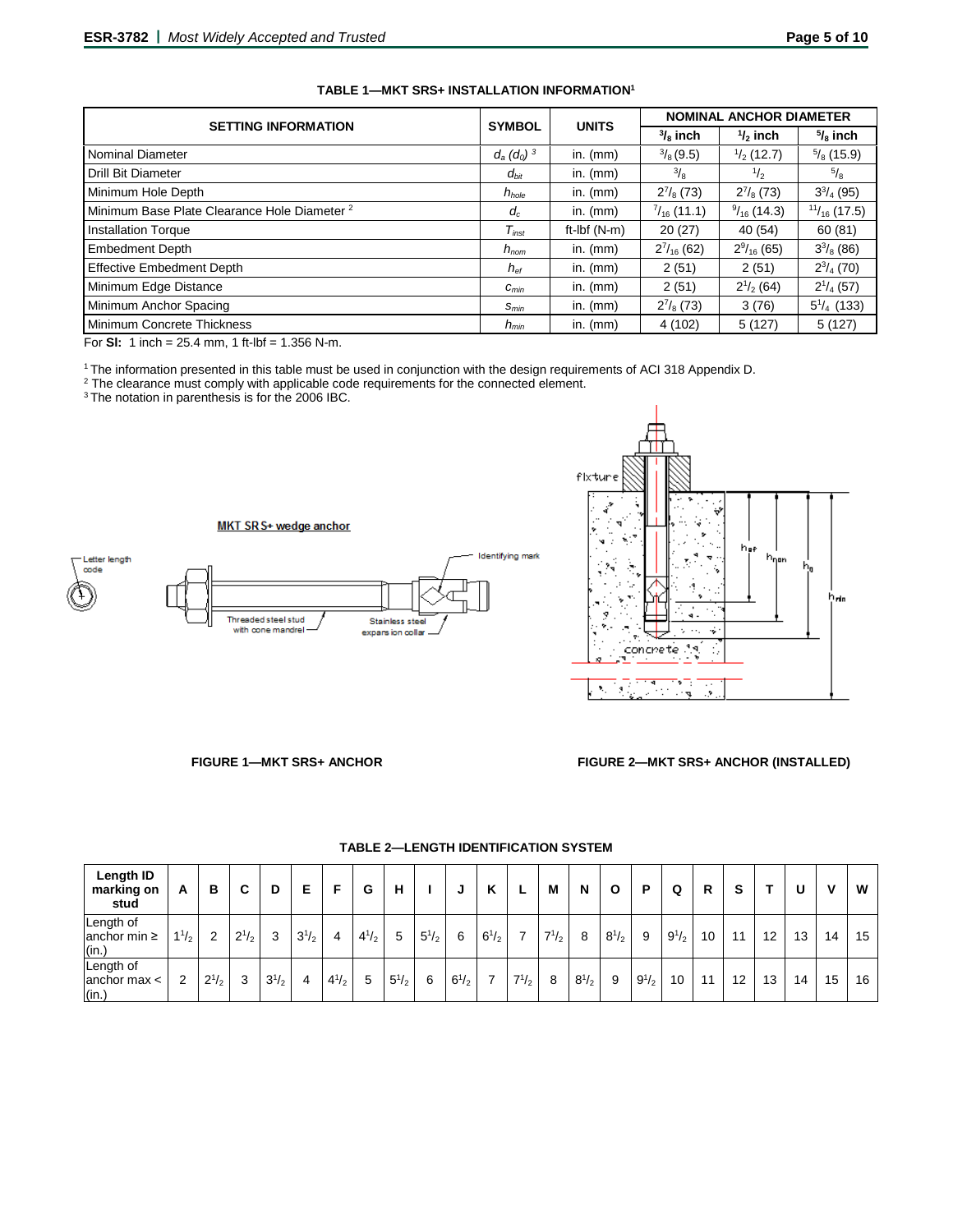**ESR-3782 |** *Most Widely Accepted and Trusted* **Page 6 of 10**



Step1: Select the correct diameter drill bit, drill a hole to required hole depth.



Step 3: Assemble the nut & washer past the impact end of the SRS+. Use a hammer to tap the anchor through the part being fastened into the drilled hole to the

required minimum embedment, hnom, until the washer is in contact with the part.





Step 2: Remove drilling debris from the bottom of the drill hole using a blowout bulb, or compressed air or vacuum.

Step 4: Using a torque wrench, apply the specified installation torque to the anchor.

# **FIGURE 3—MANUFACTURER'S PUBLISHED INSTALLATION INSTRUCTIONS (MPII)**

# **TABLE 3—MKT SRS+ CHARACTERISTIC TENSION STRENGTH DESIGN INFORMATION1**

|                                                                            |                                              | <b>UNITS</b>                       | <b>NOMINAL ANCHOR DIAMETER</b> |                      |                    |  |  |  |  |
|----------------------------------------------------------------------------|----------------------------------------------|------------------------------------|--------------------------------|----------------------|--------------------|--|--|--|--|
| <b>CHARACTERISTIC</b>                                                      | <b>SYMBOL</b>                                |                                    | $\frac{3}{8}$ inch             | $\frac{1}{2}$ inch   | $\frac{5}{6}$ inch |  |  |  |  |
| <b>Anchor Category</b>                                                     | 1. $2$ or $3$                                |                                    | 1                              | 1                    | 1                  |  |  |  |  |
| Nominal Embedment Depth                                                    | $h_{nom}$                                    | in. $(mm)$                         | $2^{7}/_{16}$ (62)             | $2\frac{9}{16}$ (65) | $3^{3}/_{8}$ (86)  |  |  |  |  |
| Steel Strength in Tension (ACI 318 D.5.1)                                  |                                              |                                    |                                |                      |                    |  |  |  |  |
| <b>Specified Yield Strength</b>                                            | $f_{\mathsf{v}a}$                            | psi<br>(N/mm <sup>2</sup> )        | 84,000 (579)                   | 84,000(579)          | 84,000 (579)       |  |  |  |  |
| Specified Tensile Strength                                                 | $f_{uta}$                                    | psi<br>(N/mm <sup>2</sup> )        | 90,000 (620)                   | 88,000 (606)         | 90,000 (620)       |  |  |  |  |
| <b>Effective Tensile Stress Area</b>                                       | $A_{se,N}$ ( $A_{se}$ ) <sup>7</sup>         | in <sup>2</sup> (mm <sup>2</sup> ) | 0.056(36)                      | 0.109(70)            | 0.173(112)         |  |  |  |  |
| <b>Tension Resistance of Steel</b>                                         | $N_{sa}$                                     | $Ibf$ (kN)                         | 5,040 (22.3)                   | 9,592(42.4)          | 15,570 (69.2)      |  |  |  |  |
| Strength Reduction Factor-Steel Failure <sup>2</sup>                       | $\Phi_{sa}$                                  |                                    | 0.75                           | 0.75                 | 0.75               |  |  |  |  |
| Concrete Breakout Strength in Tension (ACI 318 D.5.2)                      |                                              |                                    |                                |                      |                    |  |  |  |  |
| <b>Effective Embedment Depth</b>                                           | $h_{\alpha f}$                               | in. $(mm)$                         | 2(51)                          | 2(51)                | $2^{3}/_{4}$ (70)  |  |  |  |  |
| <b>Critical Edge Distance</b>                                              | $C_{ac}$                                     | in. $(mm)$                         | $4^{1/2}$ (114)                | $4^{7}/_{8}$ (124)   | $7^{1/2}$ (191)    |  |  |  |  |
| Effectiveness Factor-Uncracked Concrete                                    | $k_{\text{uncr}}$                            | $\blacksquare$                     | 24 (10)                        | 30(12.5)             | 30(12.5)           |  |  |  |  |
| <b>Strength Reduction Factor-Concrete</b><br>Breakout Failure <sup>3</sup> | $\boldsymbol{\phi}_{cb}$                     | $\blacksquare$                     | 0.65                           | 0.65                 | 0.65               |  |  |  |  |
|                                                                            | Pull-Out Strength in Tension (ACI 318 D.5.3) |                                    |                                |                      |                    |  |  |  |  |
| Pull-Out Resistance Uncracked Concrete<br>$(f'_c = 2,500 \text{ psi})^{5}$ | $N_{pn,uncr}$                                | $Ibf$ (kN)                         | 3,027(13.5)                    | NA <sup>4</sup>      | NA <sup>4</sup>    |  |  |  |  |
| Strength Reduction Factor-Pullout Failure <sup>6</sup>                     | $\boldsymbol{\phi}_o$                        | $\blacksquare$                     | 0.65                           | 0.65                 | 0.65               |  |  |  |  |
|                                                                            | <b>Axial stiffness</b>                       |                                    |                                |                      |                    |  |  |  |  |
| Axial stiffness                                                            | β                                            | Ib/in<br>(N/mm)                    | 24,888 (4,335)                 | 102,421<br>(17, 924) | 49,341 (8,635)     |  |  |  |  |

For SI: 1 inch = 25.4mm, 1lbf = 4.45N, 1 lb/in = 0.175 N/mm, 1 psi = 0.00689 MPa = 0.00689 N/mm<sup>2</sup>, 1 in<sup>2</sup> = 645 mm<sup>2</sup>, 1 lb/in = 0.175 N/mm.

<sup>1</sup> The information presented in this table must be used in conjunction with the design requirements of ACI 318 Appendix D.

<sup>2</sup> The tabulated value of Φ<sub>sa</sub> applies when the load combinations of Section 1605.2 of the IBC or ACI 318 Section 9.2 are used. If the load combinations of ACI 318 Appendix C are used, the appropriate value of *Фsa* must be determined in accordance with ACI 318-11 D.4.3 (ACI 318-08 and -05 D.4.4). The anchors are ductile steel elements as defined in ACI 318 D.1.

<sup>3</sup> The tabulated value of  $\Phi_{cb}$  applies when both the load combinations of Section 1605.2 of the IBC or ACI 318 Section 9.2 are used and the requirements of ACI 318-11 D.4.3 (ACI 318-08 and -05 D.4.4) for Condition B are satisfied. If the load combinations of Section 1605.2 of the IBC or ACI 318 Section 9.2 are used and the requirements of ACI 318-11 D.4.3 (ACI 318-08 and -05 D.4.4) for Condition A are satisfied, the appropriate value of  $\Phi_{cb}$  must be determined in accordance with ACI 318-11 D.4.3 (ACI 318-08 and -05 D.4.4). If the load combinations of ACI 318 Appendix C are used, the appropriate value of *Фcb* must be determined in accordance with ACI 318-11 D.4.4 (ACI 318-08 and -05 D.4.5). <sup>4</sup> As described in Section 4.1.4 of this report, N/A (Not Applicable) denotes that pullout resistance is not critical and does not need to be considered.

<sup>5</sup> The characteristic pull-out resistance for greater than 2,500 psi concrete compressive strengths may be increased by multiplying the tabular value by  $(f'_c / 2,500)^{0.5}$ .

<sup>6</sup> The tabulated value of Φ<sub>*p*</sub> applies if the load combinations of Section 1605.2 of the IBC or ACI 318 Section 9.2 are used. If the load combinations of ACI 318 Appendix C are used, the appropriate value of *Ф<sup>p</sup>* must be determined in accordance with ACI 318-11 D.4.4 (ACI 318-08 and -05 D.4.5), Condition B.

<sup>7</sup> The notation in parenthesis is for the 2006 IBC.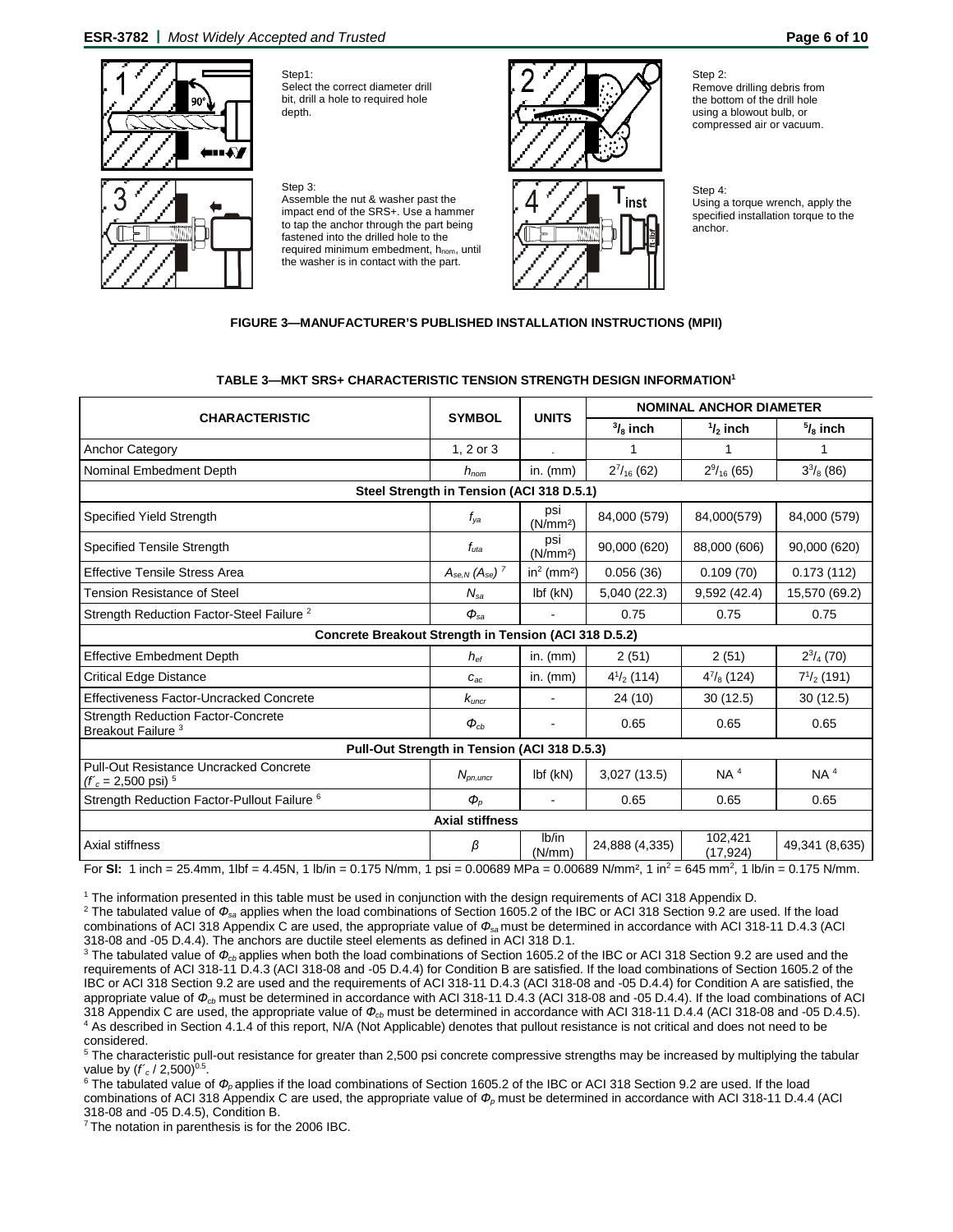|                                                                  |                                      |                                    | <b>NOMINAL ANCHOR DIAMETER</b> |                      |                      |  |  |  |
|------------------------------------------------------------------|--------------------------------------|------------------------------------|--------------------------------|----------------------|----------------------|--|--|--|
| <b>CHARACTERISTIC</b>                                            | <b>SYMBOL</b>                        | <b>UNITS</b>                       | $\frac{3}{8}$ inch             | $\frac{1}{2}$ inch   | $\frac{5}{8}$ inch   |  |  |  |
| <b>Anchor Category</b>                                           | 1, 2 or 3                            |                                    | 1                              |                      |                      |  |  |  |
| Nominal Embedment Depth                                          | $h_{nom}$                            | in.                                | $2^{7}/_{16}$ (62)             | $2\frac{9}{16}$ (65) | $3^{3}/_{8}$ (86)    |  |  |  |
| Steel Strength in Shear (ACI 318 D.6.1)                          |                                      |                                    |                                |                      |                      |  |  |  |
| Specified Yield Strength for Shear                               | $f_{\mathsf{v}\mathsf{a}}$           | psi (N/mm <sup>2</sup> )           | 84,000<br>(579)                | 84,000<br>(579)      | 84,000<br>(579)      |  |  |  |
| Specified Tensile Strength for Shear                             | $f_{uta}$                            | psi (N/mm <sup>2</sup> )           | 90.000<br>(620)                | 88,000<br>(606)      | 90.000<br>(606)      |  |  |  |
| <b>Effective Shear Stress Area</b>                               | $A_{se,V}$ ( $A_{se}$ ) <sup>4</sup> | in <sup>2</sup> (mm <sup>2</sup> ) | 0.0775<br>(50)                 | 0.142<br>(92)        | 0.226<br>(146)       |  |  |  |
| Shear Resistance of Steel                                        | $V_{sa}$                             | $Ibf$ (kN)                         | 3.244<br>(14.4)                | 5.453<br>(24.2)      | 10.188<br>(45.3)     |  |  |  |
| Strength Reduction Factor-Steel Failure <sup>2</sup>             | $\boldsymbol{\phi}_{\mathrm{sa}}$    |                                    | 0.65                           | 0.65                 | 0.65                 |  |  |  |
| Concrete Breakout Strength in Shear (ACI 318 D.6.2)              |                                      |                                    |                                |                      |                      |  |  |  |
| <b>Nominal Diameter</b>                                          | $d_0$                                | in.                                | $\frac{3}{8}$ (9.5)            | $\frac{1}{2}$ (12.7) | $\frac{5}{8}$ (15.9) |  |  |  |
| Load Bearing Length of Anchor in Shear                           | le                                   | in.                                | 2(51)                          | 2(51)                | $2 \frac{3}{4} (70)$ |  |  |  |
| Strength Reduction Factor-Concrete Breakout Failure <sup>3</sup> | $\boldsymbol{\phi}_{cb}$             |                                    | 0.70                           | 0.70                 | 0.70                 |  |  |  |
| Concrete Pryout Strength in Shear (ACI 318 D.6.3)                |                                      |                                    |                                |                      |                      |  |  |  |
| Coefficient for Pryout Strength                                  | $k_{cp}$                             |                                    | 1                              | 1                    | $\overline{2}$       |  |  |  |
| Strength Reduction Factor-Concrete Pryout Failure <sup>5</sup>   | $\boldsymbol{\phi}_{co}$             |                                    | 0.7                            | 0.7                  | 0.7                  |  |  |  |

#### **TABLE 4—MKT SRS+ CHARACTERISTIC SHEAR STRENGTH DESIGN INFORMATION1**

For **SI:** 1 inch = 25.4mm, 1 lbf = 4.45 N, 1 psi = 0.00689 MPa = 0.00689 N/mm<sup>2</sup>, 1 in<sup>2</sup> = 645 mm<sup>2</sup>.

<sup>1</sup> The information presented in this table must be used in conjunction with the design criteria of ACI 318 Appendix D.

<sup>2</sup> The tabulated value of Φ<sub>sa</sub> applies when the load combinations of Section 1605.2 of the IBC or ACI 318 Section 9.2 are used. If the load combinations of ACI 318 Appendix C are used, the appropriate value of *Фsa* must be determined in accordance with ACI 318-11 D.4.3 (ACI 318-08 and -05 D.4.4). The anchors are ductile steel elements as defined in ACI 318 D.1.

<sup>3</sup> The tabulated value of  $\Phi_{cb}$  applies when both the load combinations of Section 1605.2 of the IBC or ACI 318 Section 9.2 are used and the requirements of ACI 318-11 D.4.3 (ACI 318-08 and -05 D.4.4) for Condition B are satisfied. If the load combinations of Section 1605.2.1 of the IBC or ACI 318 Section 9.2 are used and the requirements of ACI 318-11 D.4.3 (ACI 318-08 and -05 D.4.4) for Condition A are satisfied, the appropriate value of *Фcb* must be determined in accordance with ACI 318-11 D.4.3 (ACI 318-08 and -05 D.4.4). If the load combinations of ACI 318 Appendix C are used, the appropriate value of *Фcb* must be determined in accordance with ACI 318-11 D.4.4 (ACI 318-08 and -05 D.4.5). <sup>4</sup> The notation in parenthesis is for the 2006 IBC

<sup>5</sup>The tabulated value of Φ<sub>*c*</sub> applies if the load combinations of Section 1605.2 of the IBC or ACI 318 Section 9.2 are used. If the load combinations of ACI 318 Appendix C are used, the appropriate value of *Фcp* must be determined in accordance with ACI 318-11 D.4.4 (ACI 318-08 and -05 D.4.5), Condition B.

| <b>Nominal Anchor</b><br>Diameter,<br>$d_0$ (in.) | <b>Embedment Depth,</b><br>$h_{nom}(in.)$ | <b>Effective Embedment</b><br>Depth, $h_{ef}$ (in.) | <b>Allowable Tension Load,</b><br>$\Phi N_n / \alpha$ (lbf) |  |  |
|---------------------------------------------------|-------------------------------------------|-----------------------------------------------------|-------------------------------------------------------------|--|--|
| $^{3}/_{8}$                                       | $2^{7}/_{16}$                             |                                                     | 1,330                                                       |  |  |
|                                                   | $2\frac{9}{16}$                           |                                                     | .860                                                        |  |  |
|                                                   | $3^{3}/_{8}$                              | $2^{3}/_{4}$                                        | 3.004                                                       |  |  |

**TABLE 5—EXAMPLE ALLOWABLE STRESS DESIGN VALUES FOR ILLUSTRATIVE PURPOSES 1,2,3,4,5,6,7,8,9**

For **Sl:** 1 inch = 25.4 mm, ft-lbf = 1.356 N-m, 1 lbf = 4.45 N.

<sup>1</sup> Single anchor with static tension load only

<sup>2</sup> Concrete determined to remain uncracked for the life of the anchorage

<sup>3</sup> Load combination from ACI 318 Section 9.2 (no seismic loading) with  $\Phi_{sa} = 0.75$ ,  $\Phi_{cb} = 0.65$ , and  $\Phi_p = 0.65$ .

<sup>4</sup> 30% dead load and 70% live load. Controlling load combination is 1.2*D* + 1.6*L*.

<sup>5</sup> Calculation of *α* based on weighted average: *α* = 0.3\*1.2 + 0.7\*1.6 = 1.48

<sup>6</sup> *f'c* = 2,500 psi (normal weight concrete)

<sup>7</sup> *ca1* = *ca2* ≥ *cac*

 $8 h \geq h_{min}$ 

9 Values are for Condition B, supplementary reinforcement in accordance with ACI 318-11 D.4.3 (ACI 318-08 and -05 D.4.4) is not provided.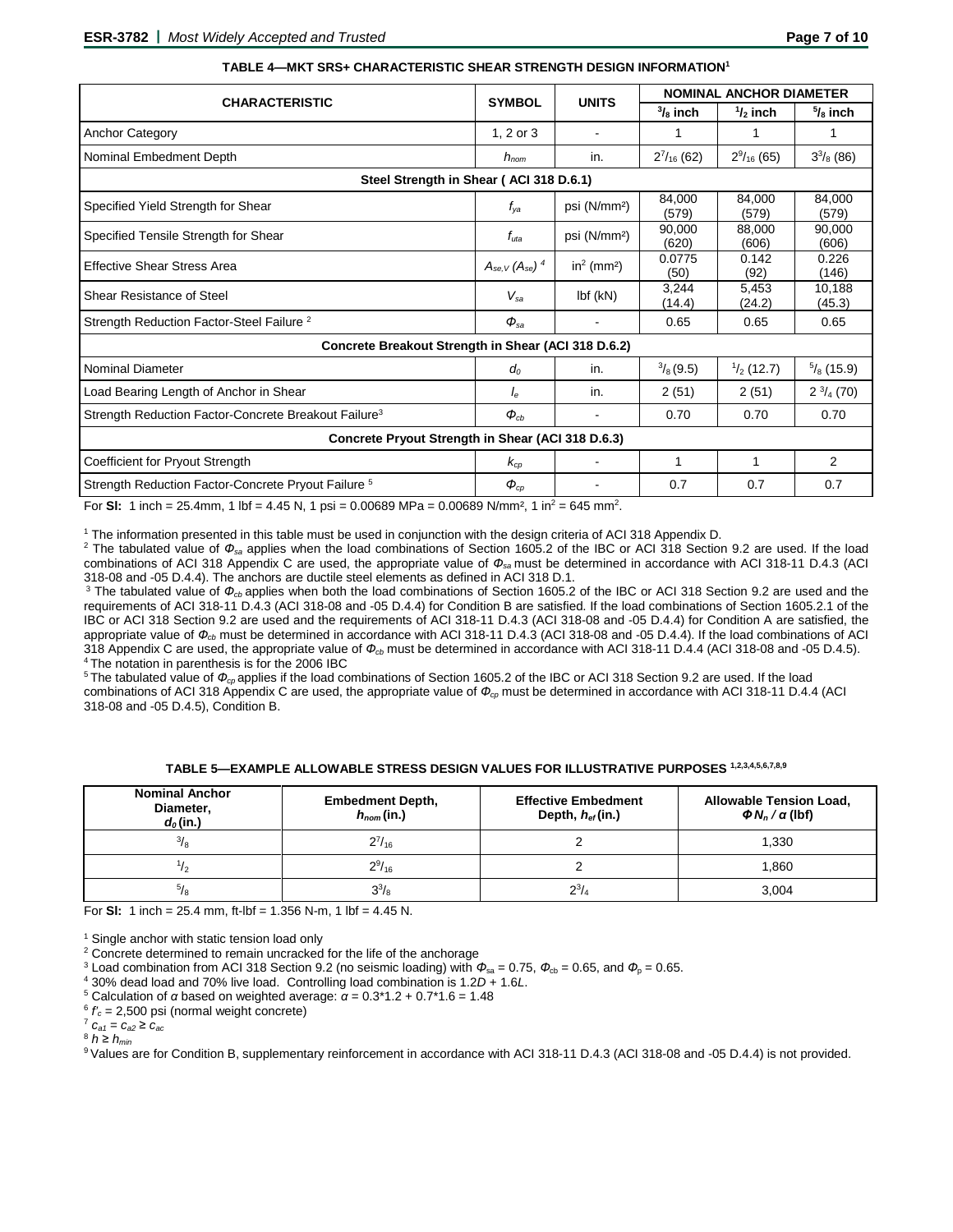|    |                                                                                                                                                                                                                                                                                                                                                                                                                                                                                      |                         |                |   | – A<br>$h=6"$                                                                                                        |                            |                    |
|----|--------------------------------------------------------------------------------------------------------------------------------------------------------------------------------------------------------------------------------------------------------------------------------------------------------------------------------------------------------------------------------------------------------------------------------------------------------------------------------------|-------------------------|----------------|---|----------------------------------------------------------------------------------------------------------------------|----------------------------|--------------------|
|    | Determine if two $\frac{1}{2}$ inch diameter MKT SRS+ anchors with an effective<br>embedment depth $h_{ef} = 2$ inches installed 6 inches from center to center<br>and 3 inches from the edge of a 6-inch deep slab is adequate for a service<br>tension load of 2,000 lb. for wind and a reversible service shear load of 400<br>Ib. for wind. The anchor group will be in the compression zone, away from<br>other anchors in $f_c = 3,000$ psi normal – weight uncracked concrete |                         |                |   | 0<br>◉<br>$c=3"$<br>$s = 6"$<br>$\ast$<br>A - A                                                                      | $\mathsf{V}_{\mathsf{na}}$ | $N_{na}$           |
|    |                                                                                                                                                                                                                                                                                                                                                                                                                                                                                      | ACI 318-11<br>Code Ref. | Report<br>Ref. |   |                                                                                                                      | ACI 318-11<br>Code Ref.    | Report<br>Ref.     |
| 1. | Verify minimum Member Thickness, Spacing and Edge Distance:                                                                                                                                                                                                                                                                                                                                                                                                                          |                         |                |   | $A_{\text{Nc}}$<br>calculating for                                                                                   |                            |                    |
|    | $h = 6$ in. $\ge h_{min} = 5$ in. o.k.                                                                                                                                                                                                                                                                                                                                                                                                                                               |                         | Table 1        |   | $A_{Nco} = 9h_{ef}^2 = 9(2)^2 = 36$ in. <sup>2</sup>                                                                 |                            |                    |
|    | $s = 6$ in. $\ge s_{min} = 3$ in. o.k.                                                                                                                                                                                                                                                                                                                                                                                                                                               |                         | Table 1        |   |                                                                                                                      | Eq. $(D-5)$                |                    |
|    | $C_{a,min} = 3$ in. $\ge C_{min} = 2.5$ in. o.k.                                                                                                                                                                                                                                                                                                                                                                                                                                     |                         | Table 1        |   | ANc = $(ca1+1.5 hef)$ $(2 \times 1.5 hef + s1)$<br>$= (3 + 1.5 \times 2) (2 \times 1.5 \times 2 + 6)$<br>$= 72$ in.2 | Fig. RD.5.2.1 b            |                    |
| 2. | Determine the Factored Tension and Shear Design Loads:                                                                                                                                                                                                                                                                                                                                                                                                                               |                         |                |   |                                                                                                                      |                            |                    |
|    | $N_{ua}$ = 1.6 W = 1.6 x 2,000 = 3,200 lb.                                                                                                                                                                                                                                                                                                                                                                                                                                           | 9.2.1                   |                |   | $\frac{A_{\text{Nc}}}{A_{\text{Nco}}} = \frac{72}{36} = 2.0$                                                         |                            |                    |
|    | $V_{ua}$ = 1.6 W = 1.6 x 400 = 640 lb.                                                                                                                                                                                                                                                                                                                                                                                                                                               |                         |                |   | Calculating for $N_b$ and $N_{cbg}$ :                                                                                |                            |                    |
|    |                                                                                                                                                                                                                                                                                                                                                                                                                                                                                      |                         |                |   | $N_b = 30 \times 1.0x \sqrt{3,000} \times (2)^{1.5} = 4,648$ lb.                                                     |                            |                    |
| 3. | Steel Capacity under Tension Loading:                                                                                                                                                                                                                                                                                                                                                                                                                                                | D.5.1                   |                |   | $N_{cbq} = 2.0 \times 1.0 \times 1.0 \times 1.0 \times 0.615 \times 4,648 = 5,717$ lb.                               |                            |                    |
|    | $N_{sa} = 9,592$ lb.                                                                                                                                                                                                                                                                                                                                                                                                                                                                 |                         | Table 3        |   | $\Phi_{cb} = 0.65$ for Condition B<br>(no supplementary reinforcement provided)                                      |                            | Table 3            |
|    | $\Phi = 0.75$                                                                                                                                                                                                                                                                                                                                                                                                                                                                        |                         | Table 3        |   | $\Phi_{cb}N_{cb} = 0.65 \times 5,717 = 3,716$ lb.                                                                    |                            |                    |
|    | $n = 2$ (double anchor group)                                                                                                                                                                                                                                                                                                                                                                                                                                                        |                         |                |   |                                                                                                                      |                            |                    |
|    | Calculating for $\Phi$ N <sub>sa</sub> :                                                                                                                                                                                                                                                                                                                                                                                                                                             |                         |                | 5 | <b>Pullout Capacity</b>                                                                                              | D.5.3                      |                    |
|    | $\Phi$ N <sub>sa</sub> = 0.75 x 2 x 9,592 = 14,388 lb.                                                                                                                                                                                                                                                                                                                                                                                                                               |                         |                |   | NA.<br>$\mathsf{N}_{\text{pn,ucr}}$                                                                                  |                            | Table 3            |
|    | Concrete Breakout Capacity under Tension Loading                                                                                                                                                                                                                                                                                                                                                                                                                                     |                         |                | 6 | Check all Failure Modes under Tension Loading:                                                                       |                            |                    |
|    |                                                                                                                                                                                                                                                                                                                                                                                                                                                                                      | D.5.2                   |                |   | Summary:                                                                                                             | D.4.1.3                    |                    |
|    | $N_{\text{cbg}}=\stackrel{\phantom{1}}{\underset{\Delta}{\phantom{1}}}\mathsf{A}_{\text{NC}}\,\Psi_{\text{ec},\text{N}}\Psi_{\text{ed},\text{N}}\Psi_{\text{c},\text{N}}\Psi_{\text{cp},\text{N}}N_{\text{b}}$                                                                                                                                                                                                                                                                       | $Eq.(D-4)$              |                |   | <b>Steel Capacity</b><br>$=$                                                                                         | 14,388 lb                  |                    |
|    | where:<br>$N_b = k_c \lambda_a \sqrt{f'_c} h_{ef}^{-1.5}$                                                                                                                                                                                                                                                                                                                                                                                                                            | $Eq.(D-6)$              |                |   | Concrete Breakout Capacity<br>$=$<br><b>Pullout Capacity</b><br>$=$                                                  | 3,716 lb. ← Controls<br>NА |                    |
|    | with $k_c = k_{cr} = 30$                                                                                                                                                                                                                                                                                                                                                                                                                                                             |                         | Table 3        |   | Φ Nn = 3,716 lb. as Concrete Breakout Capacity controls                                                              |                            |                    |
|    | $\lambda_a = 1.0$ for normalweight concrete                                                                                                                                                                                                                                                                                                                                                                                                                                          |                         |                |   | $> Nua = 3,200 lb. - OK$                                                                                             |                            |                    |
|    |                                                                                                                                                                                                                                                                                                                                                                                                                                                                                      |                         |                | 7 | Steel Capacity under Shear Loading:                                                                                  | D.6.1                      |                    |
|    | $\Psi_{\text{ec,N}} = 1.0$ since eccentrically $e^i_{N} = 0$                                                                                                                                                                                                                                                                                                                                                                                                                         | $Eq.(D-8)$              |                |   |                                                                                                                      |                            |                    |
|    | $\Psi_{\text{ed,N}} = 1.0$ when $c_{a,\text{min}} \ge 1.5$ h <sub>ef</sub>                                                                                                                                                                                                                                                                                                                                                                                                           | $Eq.(D-9)$              |                |   | Calculating for $\Phi V_{sa}$ :                                                                                      |                            |                    |
|    | by observation $c_{a,min} = 3$ in. $\ge 1.5h_{ef} = 3$ in.                                                                                                                                                                                                                                                                                                                                                                                                                           |                         |                |   | $V_{sa} = 2 \times 5,453 = 11,128$ lb.<br>$\Phi = 0.65$                                                              |                            | Table 4<br>Table 4 |
|    |                                                                                                                                                                                                                                                                                                                                                                                                                                                                                      |                         |                |   | $\Phi V_{sa} = 0.65 \times 11,128 = 7,089$ lb.                                                                       |                            |                    |
|    | $\Psi_{c,N} = 1.0$                                                                                                                                                                                                                                                                                                                                                                                                                                                                   | D.5.2.6                 |                |   |                                                                                                                      |                            |                    |
|    | $\Psi_{\rm cp,N} = \frac{c_{\rm a,min}}{c_{\rm ac}} = \frac{3 \text{ in.}}{4^7/8 \text{ in.}} = 0.615$                                                                                                                                                                                                                                                                                                                                                                               | D.5.2.7                 |                |   |                                                                                                                      |                            |                    |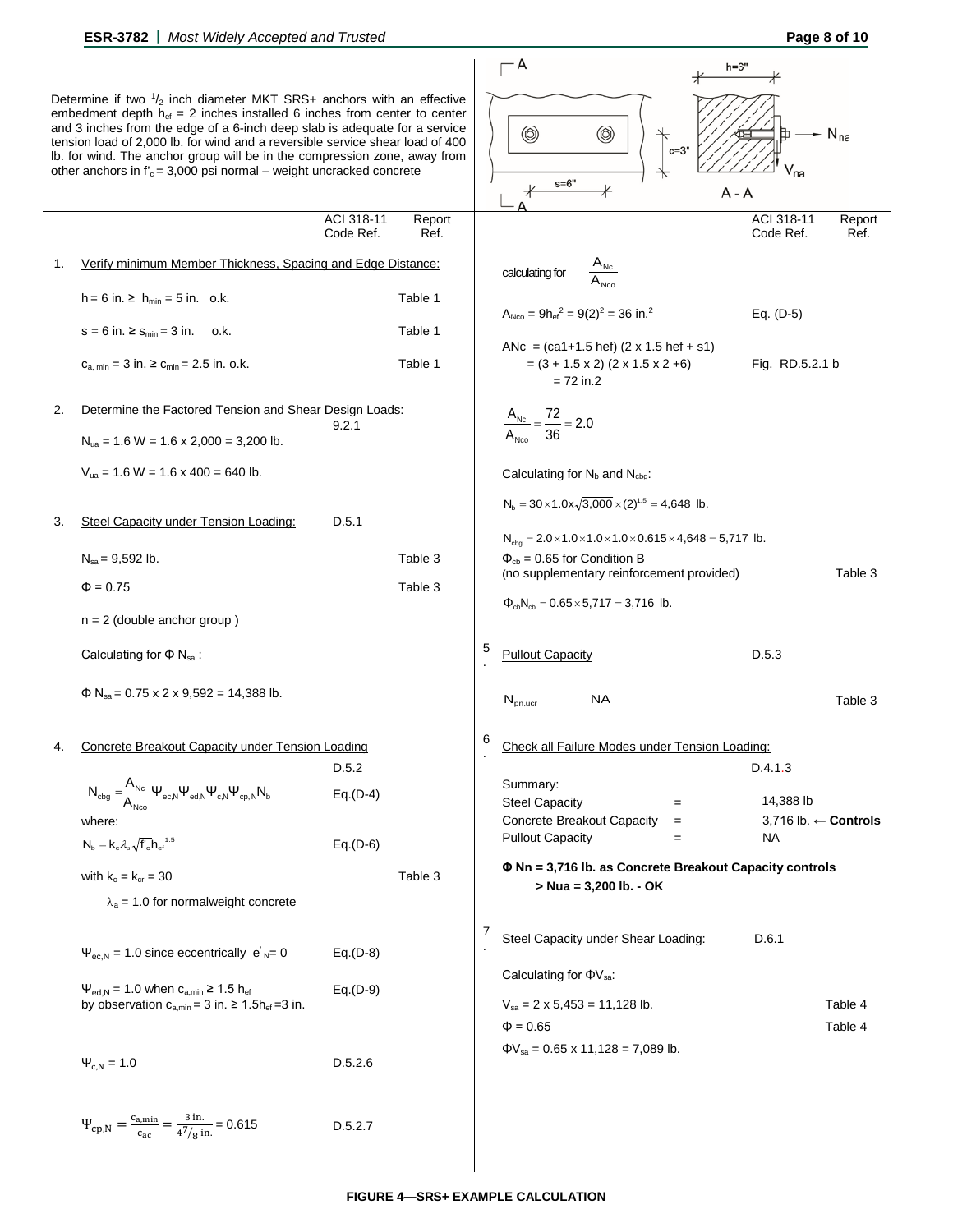|    |                                                                                                                                       | ACI 318-11<br>Code Ref. | Report<br>Ref.     |     |                                                                                                                                                                                         | ACI 318-11<br>Code Ref. | Report<br>Ref. |
|----|---------------------------------------------------------------------------------------------------------------------------------------|-------------------------|--------------------|-----|-----------------------------------------------------------------------------------------------------------------------------------------------------------------------------------------|-------------------------|----------------|
| 8. | Concrete Breakout Capacity under Shear Loading:                                                                                       | D.6.2                   |                    | 10. | Check all Failure Modes under Shear Loading:                                                                                                                                            | D.4.1.3                 |                |
|    | $V_{\text{cbg}} = \frac{A_{Vc}}{A_{\text{ce}}} \Psi_{\text{ec,V}} \Psi_{\text{ed,V}} \Psi_{\text{c,V}} V_{\text{b}}$                  | Eq. (D-31)              |                    |     | Summary:                                                                                                                                                                                |                         |                |
|    | where:<br>$V_{b} = 7 \left( \frac{I_{e}}{d} \right)^{0.2} \sqrt{d_{o}} \sqrt{f'_{c}} c_{a1}^{1.5}$                                    | Eq. (D-33)              |                    |     | <b>Steel Capacity</b><br>$= 7,089$ lb.<br>Concrete Breakout Capacity = $3,042$ lb. $\leftarrow$ Controls<br><b>Pryout Capacity</b><br>$= 4,002$ lb                                      |                         |                |
|    | $\Psi_{ec,V}$ = 1.0 since eccentricity e' <sub>V</sub> = 0                                                                            | Eq. (D-36)              |                    |     | $\Phi$ Vn = 3,042lb. as Concrete Breakout Capacity controls<br>$>$ Vua = 640 lb. $-$ OK                                                                                                 |                         |                |
|    | $\Psi_{\text{ed,V}} = 1.0$ since $c_{a2} > 1.5c_{a1}$                                                                                 | Eq. (D-37)              |                    | 11. | <b>Check Interaction of Tension and Shear Forces</b>                                                                                                                                    | D.7                     |                |
|    | $\Psi_{c,V}$ = 1.4 for no cracking at<br>service loads                                                                                | D.6.2.7                 |                    |     | If 0.2 $\Phi$ V <sub>n</sub> $\geq$ V <sub>ua</sub> then the full tension<br>design strength is permitted.<br>By observation, this is not the case.                                     | D.7.1                   |                |
|    | $\frac{A_{\text{Vc}}}{A_{\text{Vc}}}$<br>calculating for<br>$h = 6 > 1.5$ $c_{a1} = 1.5$ x 3 = 4.5 in.                                |                         |                    |     | If 0.2 $\Phi$ N <sub>n</sub> $\geq$ N <sub>ua</sub> then the full shear<br>design strength is permitted.<br>By observation, this is not the case.                                       | D.7.2                   |                |
|    | $= (2(1.5c_{a1}) + s_1) 1.5c_{a1}$<br>$A_{\lor c}$<br>$=(2 \times 1.5 \times 3 + 6) \times 1.5 \times 3$<br>$= 67.5$ in. <sup>2</sup> | Fig.<br>RD.6.2.1b       |                    |     |                                                                                                                                                                                         |                         |                |
|    | $A_{\text{Vc0}}$ = 4.5 $(c_{a1})^2$ = 4.5 x 3 <sup>2</sup> = 40.5 in. <sup>2</sup>                                                    | Eq. (D-32)              |                    |     | Therefore:                                                                                                                                                                              |                         |                |
|    | $\frac{A_{\text{Vc}}}{A_{\text{Vc0}}} = \frac{67.5}{40.5} = 1.67$                                                                     | D.6.2.1                 |                    |     | $\frac{N_{ua}}{\Phi N_n} + \frac{V_{ua}}{\Phi V_n} \le 1.2$<br>$\frac{3,200}{3,716} + \frac{640}{3,042} = 0.86 + 0.21 = 1.07 < 1.2 - OK$                                                |                         |                |
|    | calculating for $V_b$ and $\Phi V_{cbg}$                                                                                              |                         |                    |     |                                                                                                                                                                                         |                         |                |
|    | $d_a = 0.5$ in.                                                                                                                       |                         | Table 4            |     |                                                                                                                                                                                         |                         |                |
|    | $I_e = h_{ef} = 2$ in.                                                                                                                | D.6.2.2                 |                    | 12. | Summary                                                                                                                                                                                 |                         |                |
|    | $c_{a1} = 3$ in.                                                                                                                      |                         |                    |     |                                                                                                                                                                                         |                         |                |
|    | $\Phi_{cb}$ = 0.70 for Condition B<br>(no supplementary reinforcement provided)                                                       |                         | Table 4            |     | Two $\frac{1}{2}$ in. diameter SRS+ at 2 in. effective embedment depth<br>are adequate to resist the applied service tension and shear<br>loads of 2,000 lb. and 400 lb., respectively. |                         |                |
|    | $V_b = 7 \times \left(\frac{2}{0.5}\right)^{0.2} \times \sqrt{0.5} \times \sqrt{3,000} \times (3)^{1.5} = 1,859$ lb.                  |                         |                    |     |                                                                                                                                                                                         |                         |                |
|    | $\Phi_{cb}V_{cbg} = 0.70 \times 1.67 \times 1.0 \times 1.0 \times 1.4 \times 1,859 = 3,042$ lb.                                       |                         |                    |     |                                                                                                                                                                                         |                         |                |
| 9. | Concrete Pryout Strength:                                                                                                             | D.6.3                   |                    |     |                                                                                                                                                                                         |                         |                |
|    | $V_{cpg} = k_{cp} N_{cbg}$<br>where:                                                                                                  | $Eq.(D-40)$             |                    |     |                                                                                                                                                                                         |                         |                |
|    | $\Phi_{cp} = 0.70$<br>$k_{cp} = 1.0$                                                                                                  | D.6.3.1                 | Table 4<br>Table 4 |     |                                                                                                                                                                                         |                         |                |
|    | $V_{cpg} = k_{cp} N_{cbg} = 1.0 \times 5,717 = 5,717$ lb                                                                              | Eq. (D-40)              |                    |     |                                                                                                                                                                                         |                         |                |
|    | $\Phi_{cp}$ V <sub>cpg</sub> = 0.70 x 5,717 = 4,002 lb.                                                                               |                         |                    |     |                                                                                                                                                                                         |                         |                |

# **FIGURE 4—SRS+ EXAMPLE CALCULATION (Continued)**